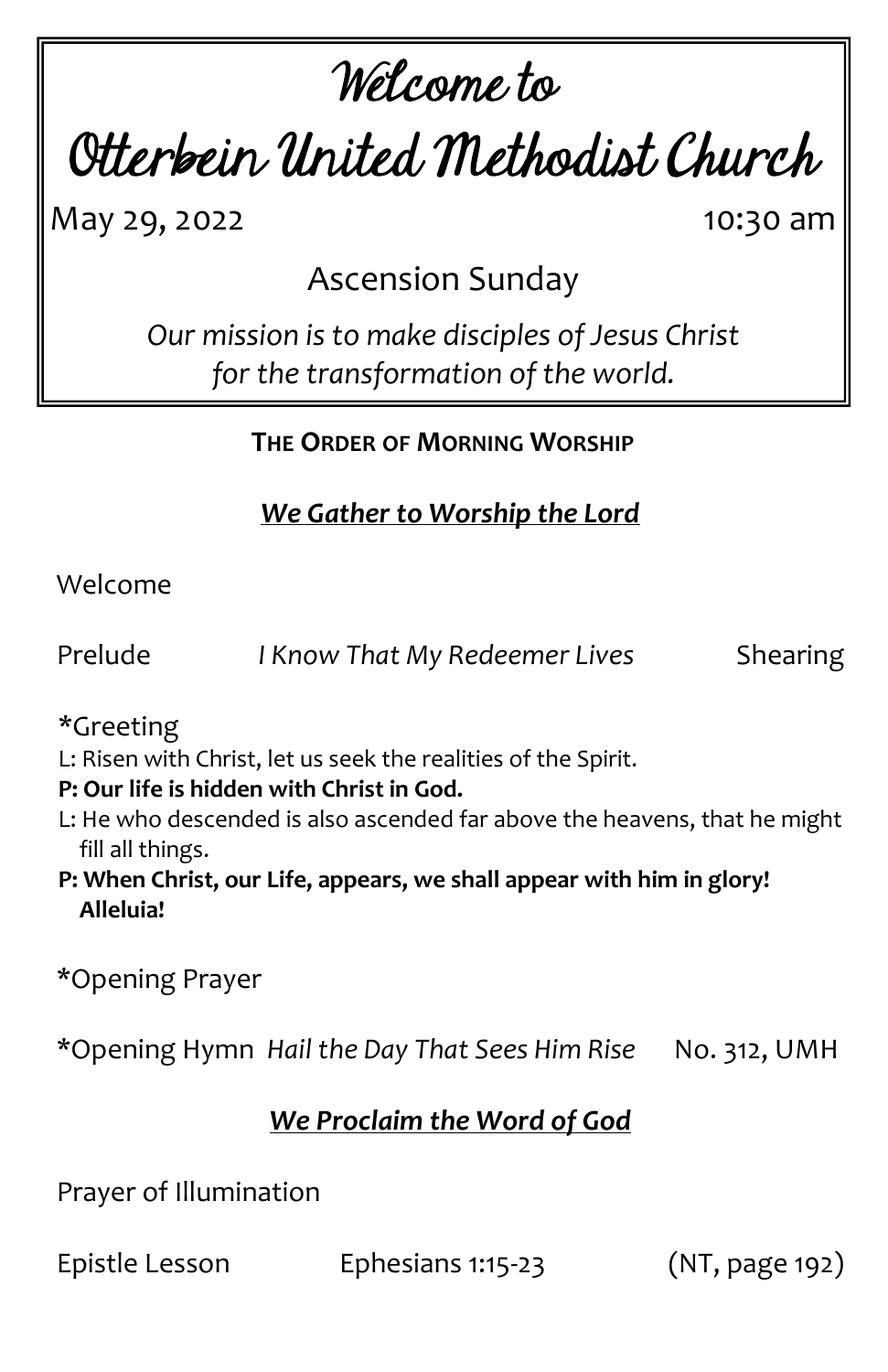| *Gospel Lesson                | Luke 24:44-53                                                  | (NT, page 91)   |  |
|-------------------------------|----------------------------------------------------------------|-----------------|--|
| Sermon                        | "ASCENSION"                                                    | Rev. Adam Blagg |  |
| Anthem                        | <b>Be Still</b>                                                | Karen Marrolli  |  |
| Announcements                 |                                                                |                 |  |
| <b>We Give Our Thanks</b>     |                                                                |                 |  |
|                               | Invitation, Confession, Pardon, & Peace                        | No. 12, UMH     |  |
| *Hymn                         | Ask Ye What Great Things I Know<br>$(\text{stanzas } 1, 3, 4)$ | No. 163, UMH    |  |
| *Doxology                     |                                                                | No. 95, UMH     |  |
| Prayer of Dedication          |                                                                |                 |  |
| Celebration of Holy Communion | No. 13, UMH                                                    |                 |  |
| Pastoral Prayer               |                                                                |                 |  |
| We Go Forth Renewed           |                                                                |                 |  |
| *Closing Hymn                 | At the Font We Start Our Journey                               | No. 2114, TFWS  |  |
| *Benediction                  |                                                                |                 |  |
| *Postlude                     | Christ Is Risen! Alleluia!                                     | arr. Robert Lau |  |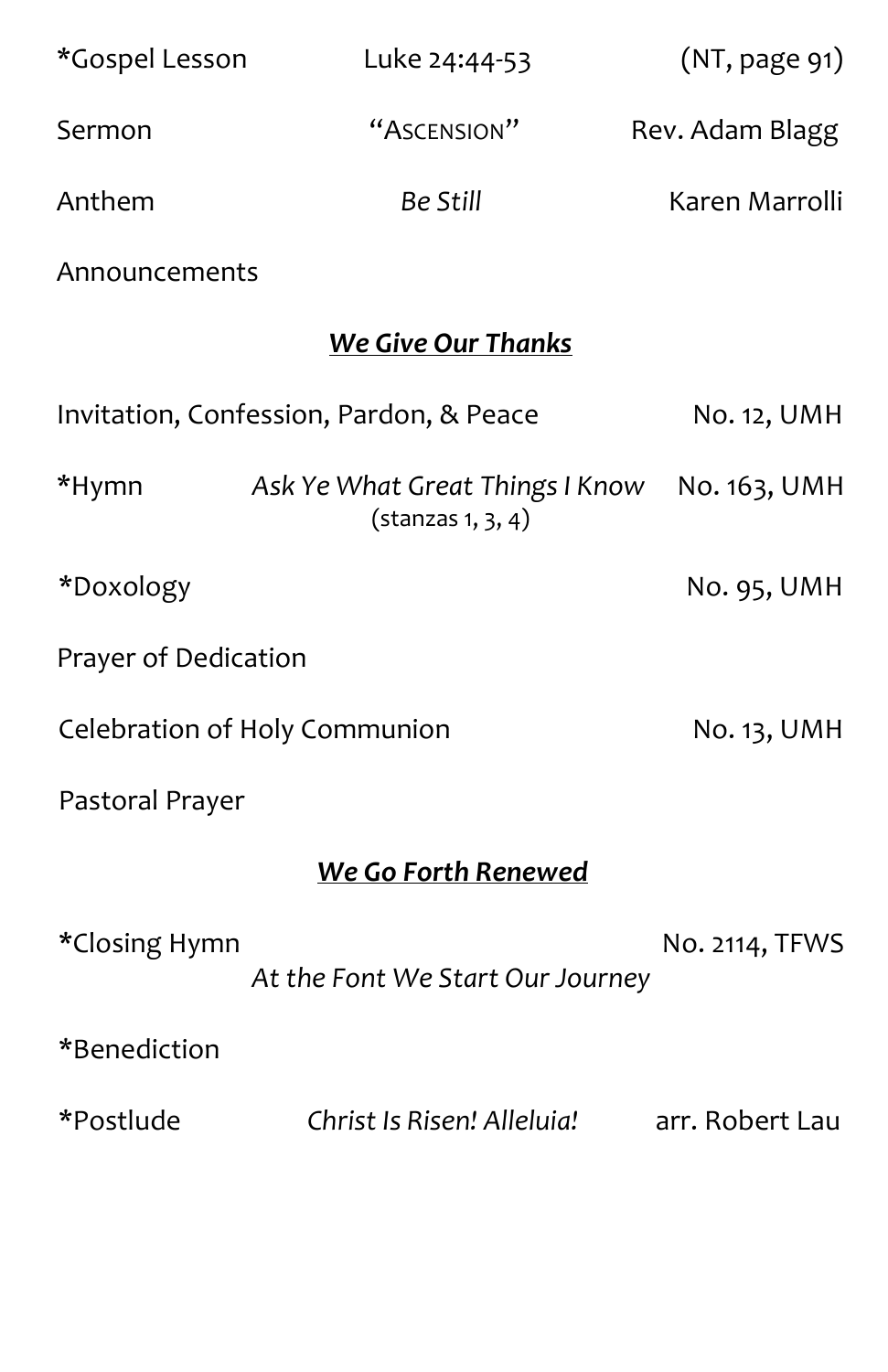# **This Week's Opportunities**

### **Sunday, May 29**

9:30 am Sunday School 10:30 am Worship

**Monday, May 30—Memorial Day Office Closed**

4:30 pm Soup Kitchen No Clothes Closet

#### **Tuesday, May 31**

6:00 pm Bible Study—Rm. 204

#### **Wednesday, June 1**

10:00 am Bible Study—Rm. 204 6:00 pm Chancel Ringers 7:15 pm Sanctuary Choir

#### **Thursday, June 2**

6:00 pm Admin. Council

**Friday, June 3**

#### **Saturday, June 4**

#### **Sunday, June 5**

| $9:30$ am | <b>Sunday School</b> |
|-----------|----------------------|
| 10:30 am  | Worship              |

# **Otterbein in Prayer**

Susie Ayala Gary Billingsley Millie Bruce Rev. Louis Carson Fern Cline Charlie Davis Cliff & Jean Davis Jo Ellen Dickenson Amber Earman Mike Earman Nancy East Dave Elliot Dennis Gaines Ray & Audrey Griffith Doris Hanger Laura Headlee Norma Heath Hunter Hensley Dot Jones Janet Liskey Allen Litten Marion Malabad Allene McCoy Becky Morlan Eugene Moyers Mary Jo Mitchell George & Betty Painter Judy Pruett Don & Bonnie Rohr Mary Ellen Rohrbaugh Kay Schaefer Becky Smith Paul Swartz Juanita Taylor Martha Taylor Daisy Van Pelt Keith & Sharon Waters Mary Wenger Family of Richard Paulman Family of Scott Stephens

#### **Otterbein UMC Staff**

Rev. Adam Blagg Senior Pastor Sandra Schaefer Music Director Melissa Miller Office Manager Dawn Warren Treasurer Judy Falls Custodian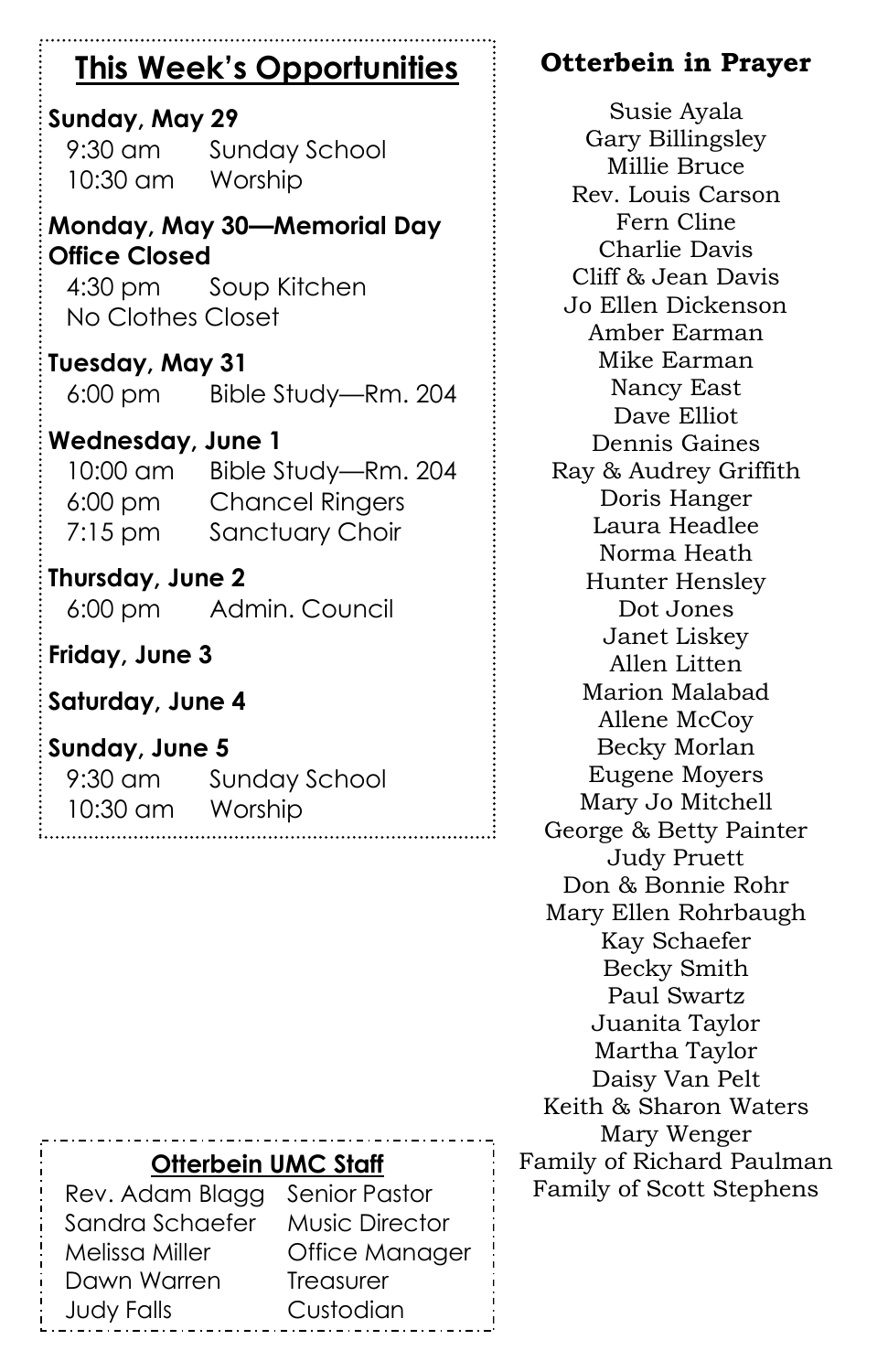- **Bulletin Correction**—The flower dedication in last week's bulletin should have read: *The flowers on the altar today are given in memory of Loretta Orebaugh on her birthday (5/25) and to the glory of God by her sister, Kathy Billhimer, and friend, Darlene Cochran.* We sincerely apologize for the mistake.
- **Pancake Brunch Report**—A big *thank you* to all who donated time, resources, and financially to a very successful Pancake Brunch prepared and sponsored by the Otterbein UMM last Sunday. Approximately 65 persons attended and enjoyed pancakes, sausage, and *wonderful fellowship*! Donations totaling (so far) **\$2,600.00** were received and this amount will go directly towards supporting the College Chorale Scholarship Fund. That amount will support scholarships for 2 and ½ students for one semester!
- **Bible Study** concludes this week on **Tuesday** at **6 pm** and **Wednesday** at **10 am**. A recording will be available; email Adam if you are interested in receiving the link. We will start a new session again this fall.
- **Annual Conference Offering** is **due NEXT Sunday, June 5**. Checks should be made payable to OUMC and designated "Conference Offering" on the memo line. The money will be taken to Annual Conference and used to benefit local and international mission projects.
- **Cleaning Buckets for Conference**—You can still contribute to the "Cleaning Bucket Fund" for Conference. Make checks payable to OUMC and designate "Cleaning Buckets" on the memo line. A complete bucket costs \$75, but any amount is acceptable. **The deadline is NEXT Sunday, June 5**.
- **Attention Graduates**—Is there a graduation in your family's future? Please contact the church office or Carole Barber if a church member in your family is graduating from high school, college, or any other educational institution. We plan to honor graduates on Sunday, June 12. Carole: 540-820-5898 or carole214@aol.com.
- **Assisted Listening Devices** and **large print bulletins and hymnals** are **available**. Please see an usher for assistance.